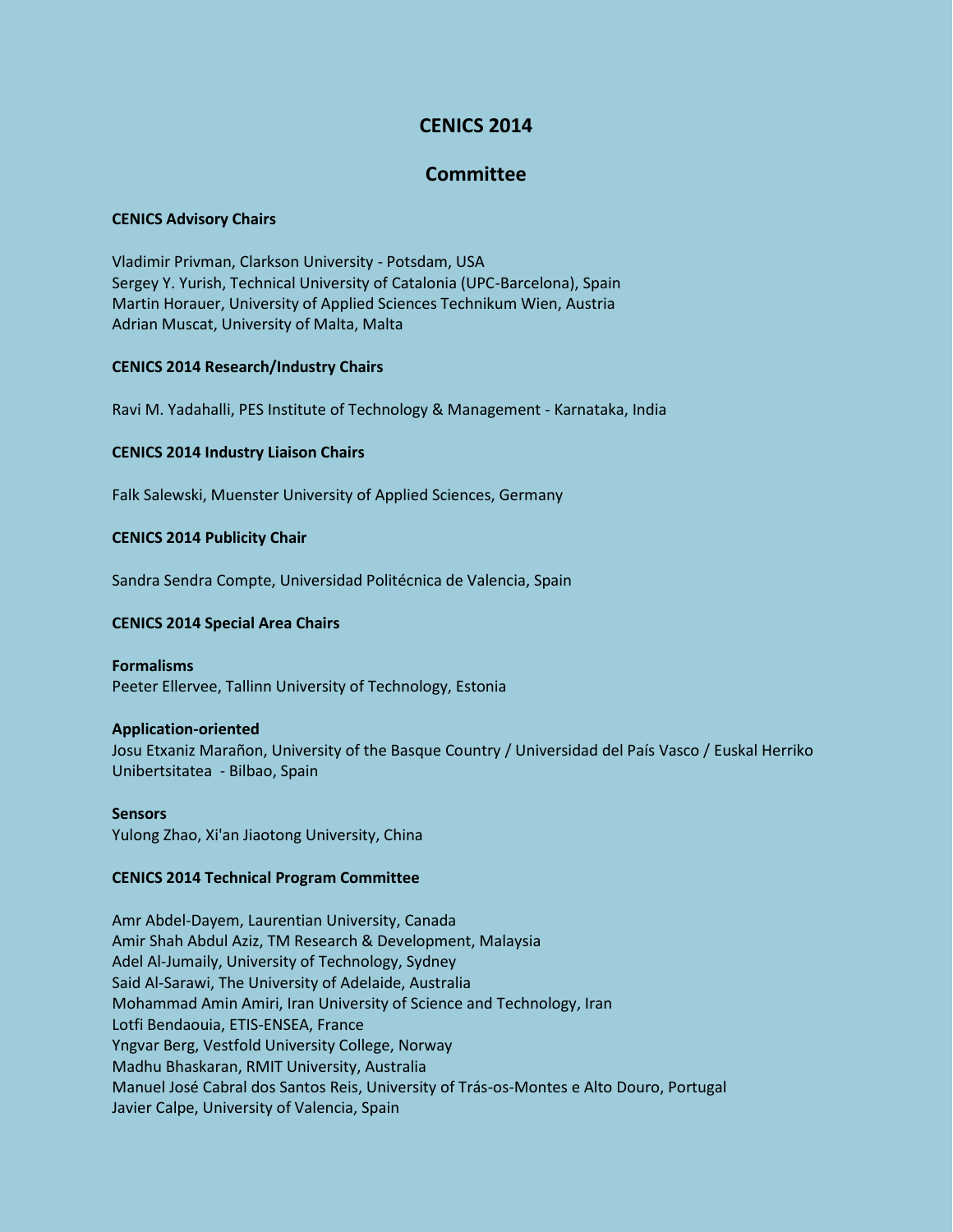James M. Conrad, University of North Carolina at Charlotte, USA Jose Carlos Meireles Monteiro Metrolho, Polytechnic Institute of Castelo Branco, Portugal David Cordeau, University of Poitiers, France Marc Daumas, Université de Perpignan, France Javier Diaz-Carmona, Technological Institute of Celaya, Mexico Gordana Jovanovic Dolecek, Institute INAOE - Puebla, Mexico Peeter Ellervee, Tallinn University of Technology, Estonia Ykhlef Fayçal, Centre de Développement des Technologies Avancées, Algeria Sérgio Adriano Fernandes Lopes, Universidade do Minho, Portugal Francisco V. Fernández, IMSE, CSIC and University of Sevilla, Spain Joaquim Filipe, EST Setubal, Portugal Luis Gomes, Universidade Nova de Lisboa, Portugal Petr Hanáček, Brno University of Technology, Czech Republic Martin Horauer, University of Applied Sciences Technikum Wien, Austria Chun-Hsi Huang, University of Connecticut, U.S.A. Wen-Jyi Hwang, National Taiwan Normal University, Taiwan Emilio Jiménez Macías, University of La Rioja, Spain Anastasia N. Kastania, Athens University of Economics and Business, Greece Kenneth Blair Kent, University of New Brunswick, Canada Tomas Krilavicius, Vytautas Magnus University - Kaunas & Baltic Institute of Advanced Technologies - Vilnius, Lithuania Junghee Lee, Georgia Institute of Technology, USA Kevin Lee, Murdoch University, Australia Hongen Liao, Tsinghua University, China Diego Liberati, National Research Council of Italy, Italy Alie Eldin Mady, University College Cork (UCC) - Cork, Ireland Cesare Malagu', University of Ferrara and Istituto di acustica e sensoristica Orso Maria Corbino CNR-IDASC, Italy José Carlos Metrôlho, Instituto Politécnico de Castelo Branco, Portugal Yoshikazu Miyanaga, Hokkaido University, Japan Bartolomeo Montrucchio, Politecnico di Torino, Italy Adrian Muscat, University of Malta, Malta Arnaldo Oliveira, Universidade de Aveiro, Portugal Adam Pawlak, Silesian University of Technology - Gliwice, Poland George Perry, University of Texas at San Antonio, USA Angkoon Phinyomark, Prince of Songkla University, Thailand Eduardo Correia Pinheiro, Instituto de Telecomunicações - Lisboa, Portugal Anton Satria Prabuwono, Universiti Kebangsaan Malaysia, Malaysia Vladimir Privman, Clarkson University - Potsdam, USA Càndid Reig, University of Valencia, Spain Marcos Rodrigues, Sheffield Hallam University, U.K. Falk Salewski, Muenster University of Applied Sciences, Germany Arvind K. Srivastava, NanoSonix Inc., USA Ivo Stachiv, National Chung-Cheng University / Institute of Physics - Czech Academy of Sciences, Taiwan / & Czech Republic Ephraim Suhir, University of California – Santa Cruz, USA Ivo Stachiv, Institute of Physics - Academia Sinica, Taiwan João Manuel R. S. Tavares, Universidade do Porto, Portugal